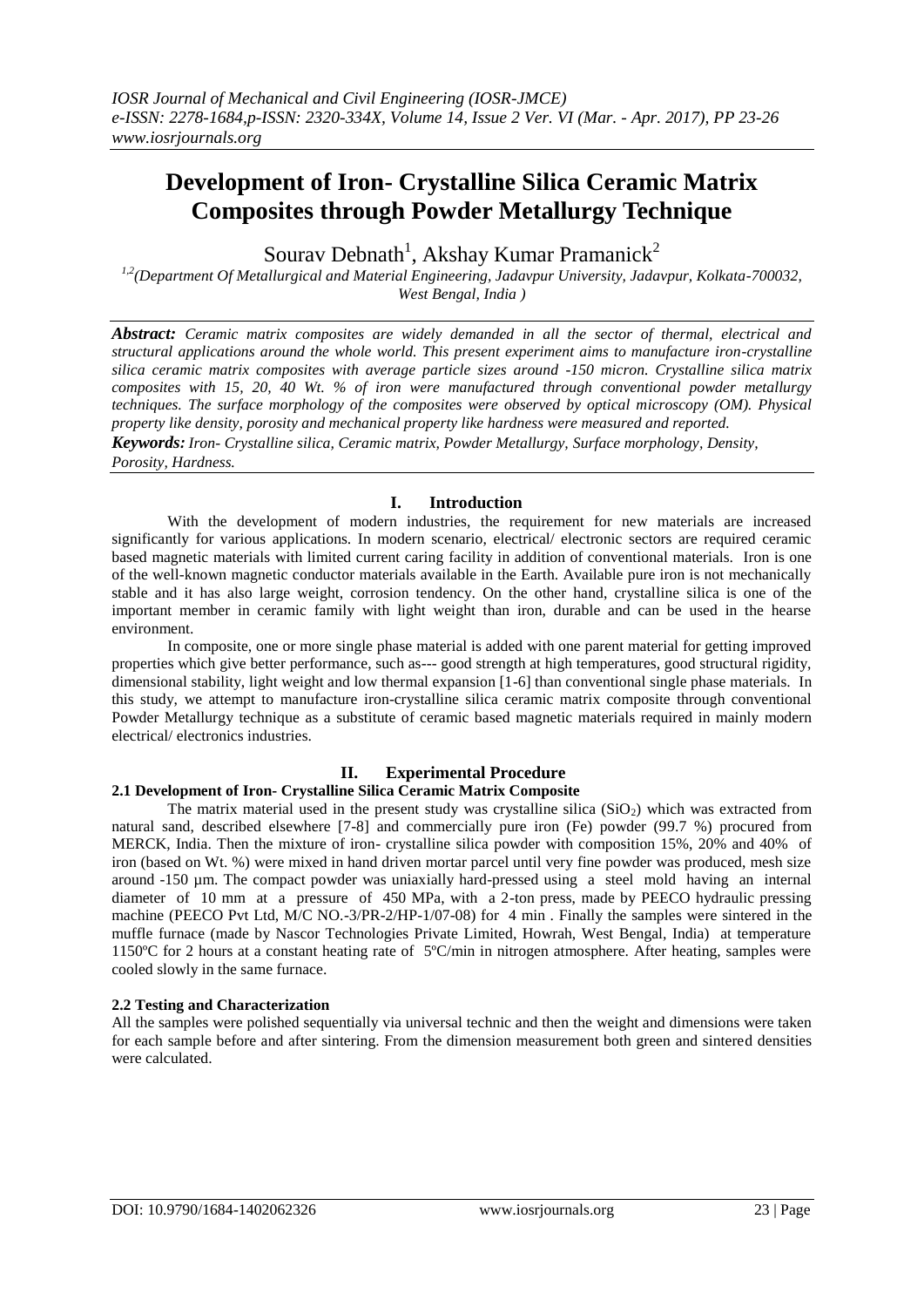### **1.1 Microstructure**

#### **III. Results And Discursion**



**Figure 1:** 10 Wt % Fe- SiO<sub>2</sub> Composite at 100 X magnification



**Figure 2:** 20 Wt % Fe- SiO<sub>2</sub> Composite at 100 X magnification



**Figure 3:** 40 Wt % Fe- SiO<sub>2</sub> Composite at 100 X magnification

Figure 1- 3 shows the microstructure of 15%, 20 % and 40 % (based on Wt. %) iron- crystalline silica composites respectively. In the figures (1 to 3), black portion indicates iron and white portion indicates silica. Iron is well distributed throughout the ceramic matrix.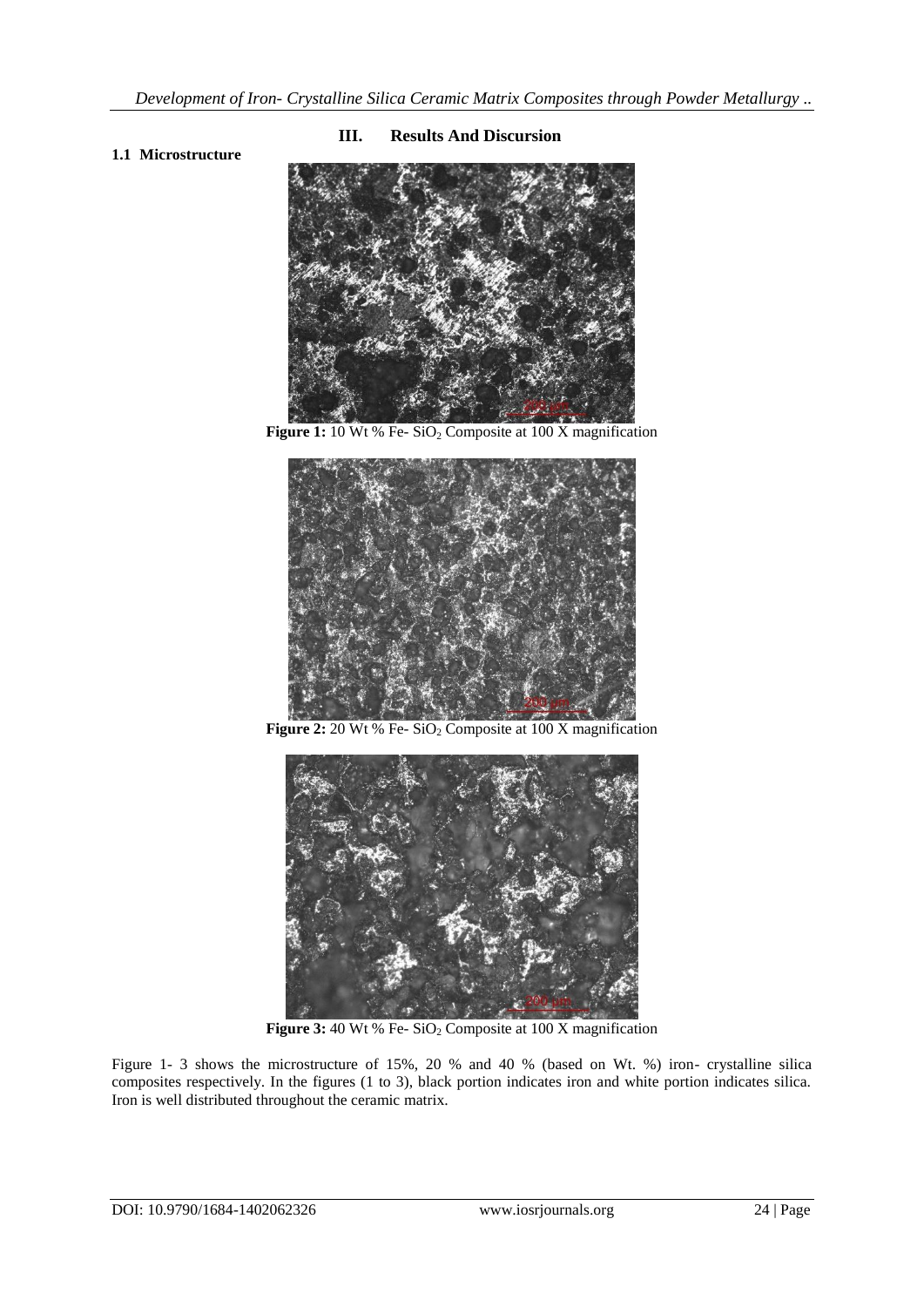



**Figure 4:** Density measurement

Figure 4 shows both green and sintered density of the samples. From figure, density is improved after sintering.



**3.3 Apparent Porosity**



Figure 5 shows the apparent porosity of the developed composites. Apparent porosity decreases with increment of iron content into ceramic matrix.

#### **3.4 Hardness**

**Table 1:** Hardness Measurement

| Tuble 1: Hardness measurement |                    |
|-------------------------------|--------------------|
| Sample                        | <b>RC</b> Hardness |
| $15\%$ Fe-SiO <sub>2</sub>    | 22.8               |
| $20\%$ Fe-SiO <sub>2</sub>    |                    |
| $30\%$ Fe-SiO <sub>2</sub>    | 50                 |

Table 1 suggests that hardness values were increased gradually with increment of iron into crystalline silica matrix.